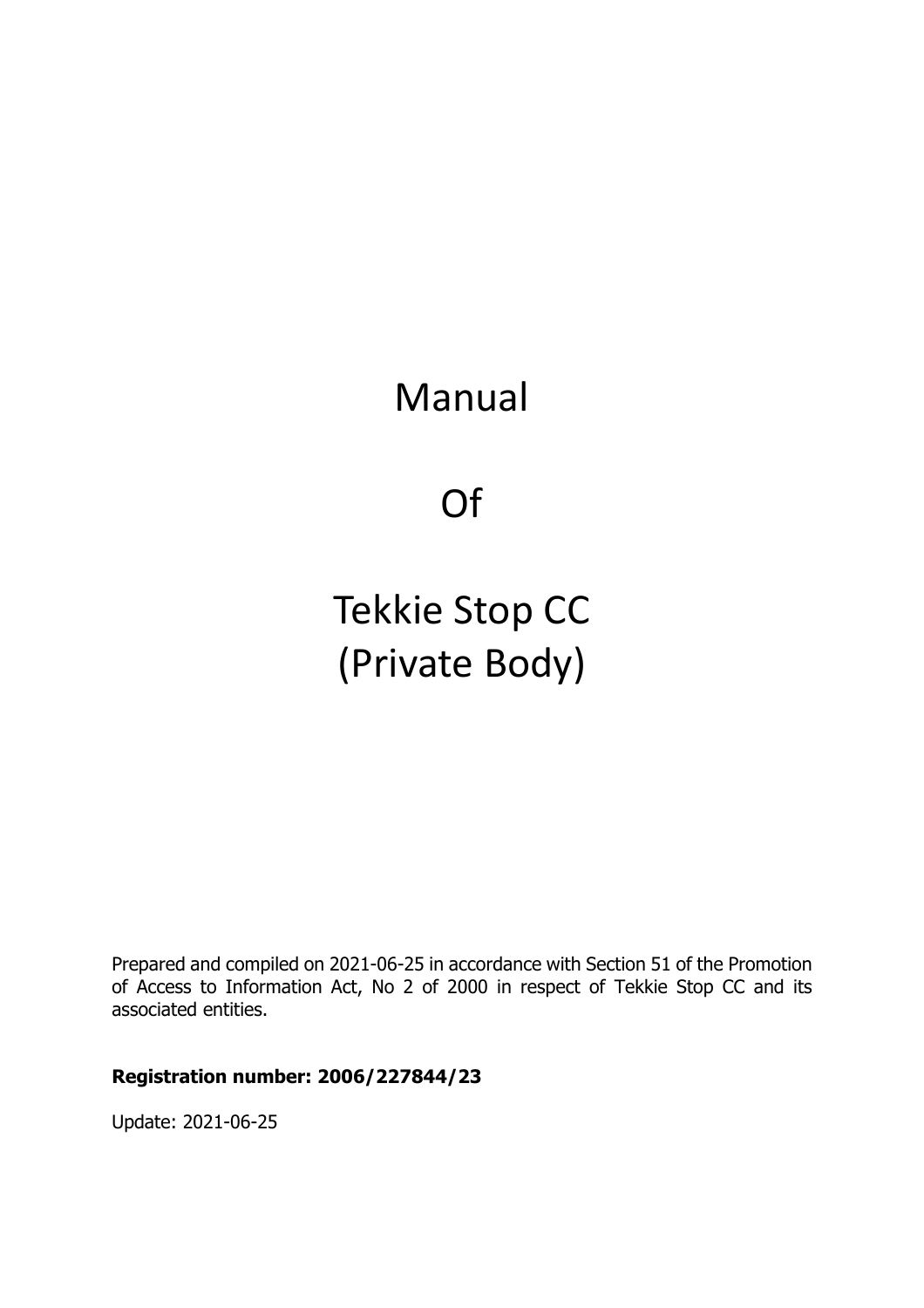| <b>Table of Contents</b> |  |
|--------------------------|--|
|                          |  |
|                          |  |
|                          |  |
|                          |  |
|                          |  |
|                          |  |
|                          |  |
|                          |  |
|                          |  |
|                          |  |
|                          |  |
|                          |  |
|                          |  |
|                          |  |
|                          |  |
|                          |  |
|                          |  |
|                          |  |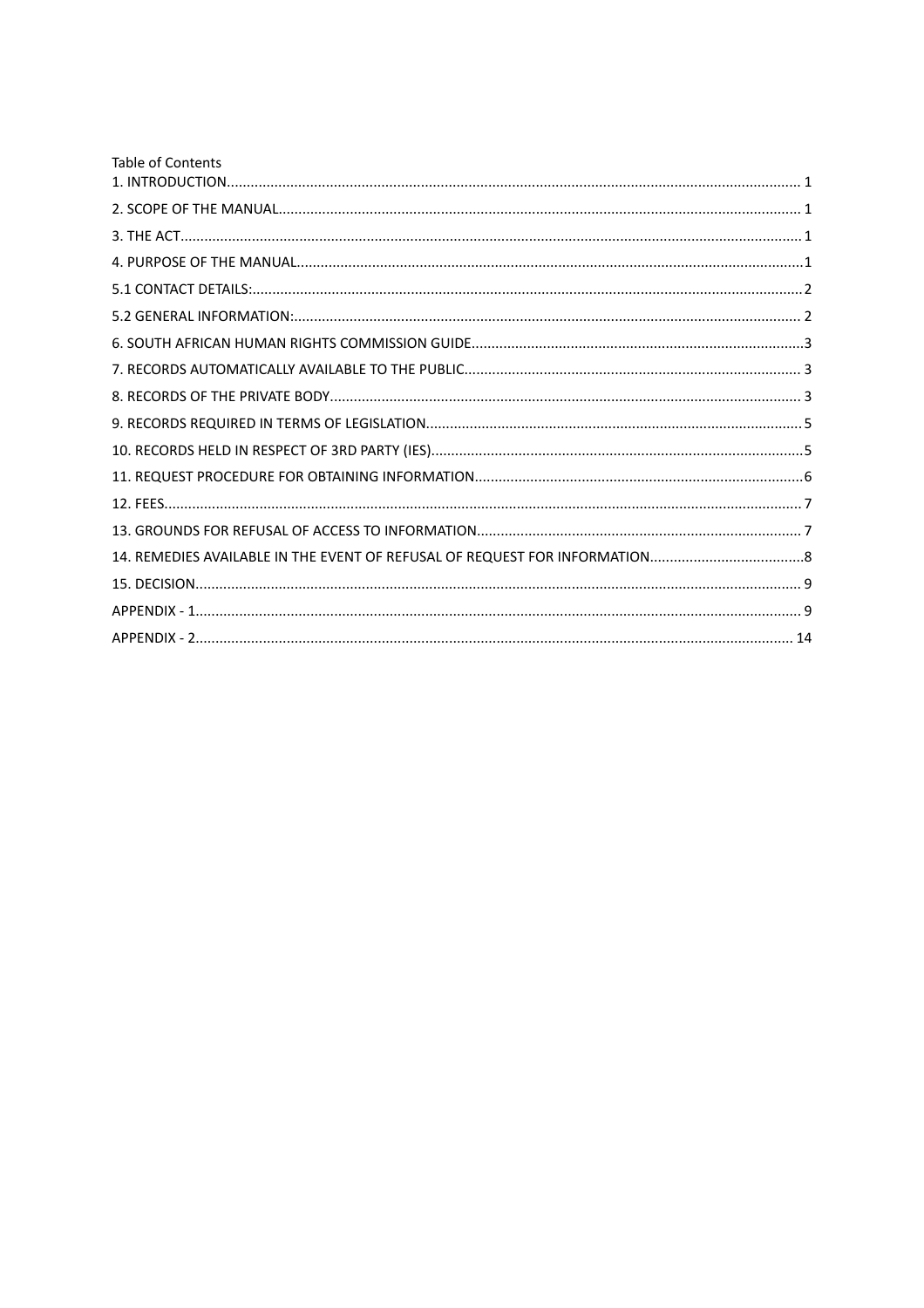# <span id="page-2-0"></span>**1. INTRODUCTION**

Tekkie Stop CC trading as Redi-Pac conducts business as a wholsaler and retailer. We are an industry expert, ready to assist any client in whosale and retail packaging.

# <span id="page-2-1"></span>**2. SCOPE OF THE MANUAL**

This Manual has been prepared in respect of the South African entities that are listed below –

Tekkie Stop CC T/A Redi-Pac

# <span id="page-2-2"></span>**3. THE ACT**

The Promotion of Access to Information Act, No 2 of 2000 ("The Act") was enacted on 3 February 2000, giving effect to the right of access to any information held by Government, as well as any information held by another person who is required for the exercising or protection of any rights. This right is entrenched in the Bill of Rights in the Constitution of South Africa. Where a request is made in terms of The Act, the body to which the request is made is not obliged to release the information, except where The Act expressly provides that the information may or must be released. The Act sets out the requisite procedural issues attached to such request.

# <span id="page-2-3"></span>**4. PURPOSE OF THE MANUAL**

#### **In order to promote effective governance of private bodies, it is necessary to ensure that everyone is empowered and educated to understand their rights in terms of The Act in order for them to exercise their rights in relation to public and private bodies.**

Section 9 of The Act, however, recognizes that such right to access to information cannot be unlimited and should be subject to justifiable limitations, including, but not limited to:

- Limitations aimed at the reasonable protection of privacy;
- Commercial confidentiality; and
- **Effective, efficient and good governance**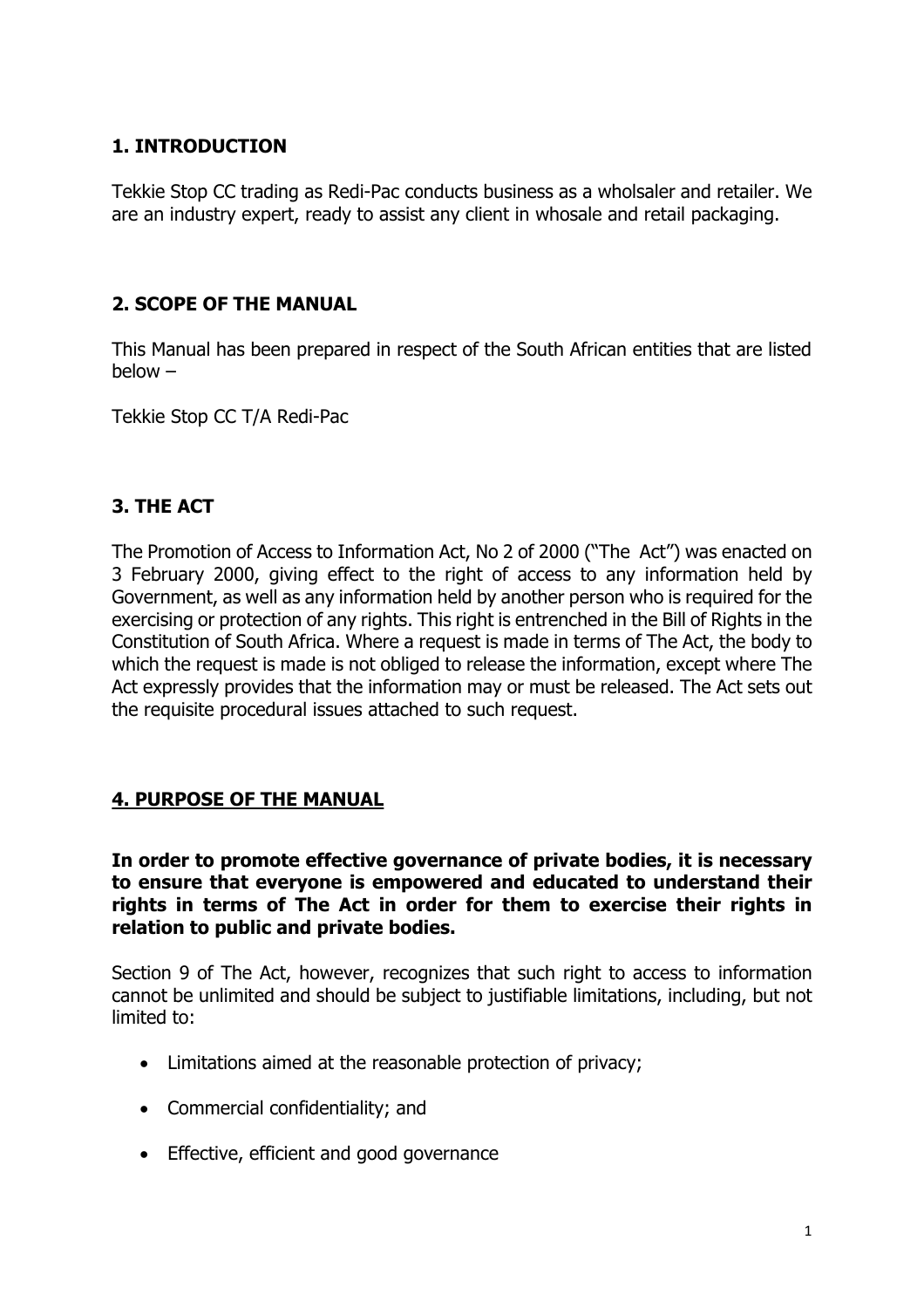And in a manner that balances that right with any other rights, including such rights contained in the Bill of Rights in the Constitution.

Wherever reference is made to "Private Body" in this manual, it will refer to Tekkie Stop CC and all its entities for whom this manual is drafted.

# <span id="page-3-0"></span>**5.1 CONTACT DETAILS:**

Information Officer: Andiswa Matiwana

Postal Address: P.O Box 5218 George East

Physical Address: Nr 2 Commercial Close George Industrial

Telephone No: 044-8714475

E-mail: judy.redipac@gmail.com

#### <span id="page-3-1"></span>**5.2 GENERAL INFORMATION:**

Name of **Private Body: Tekkie Stop CC**

Registration No: 2006/227844/23

Postal Address: Posbus 5218

Physical Address (or principal place of business): Commercial Close 2 George Industria George Oos 6539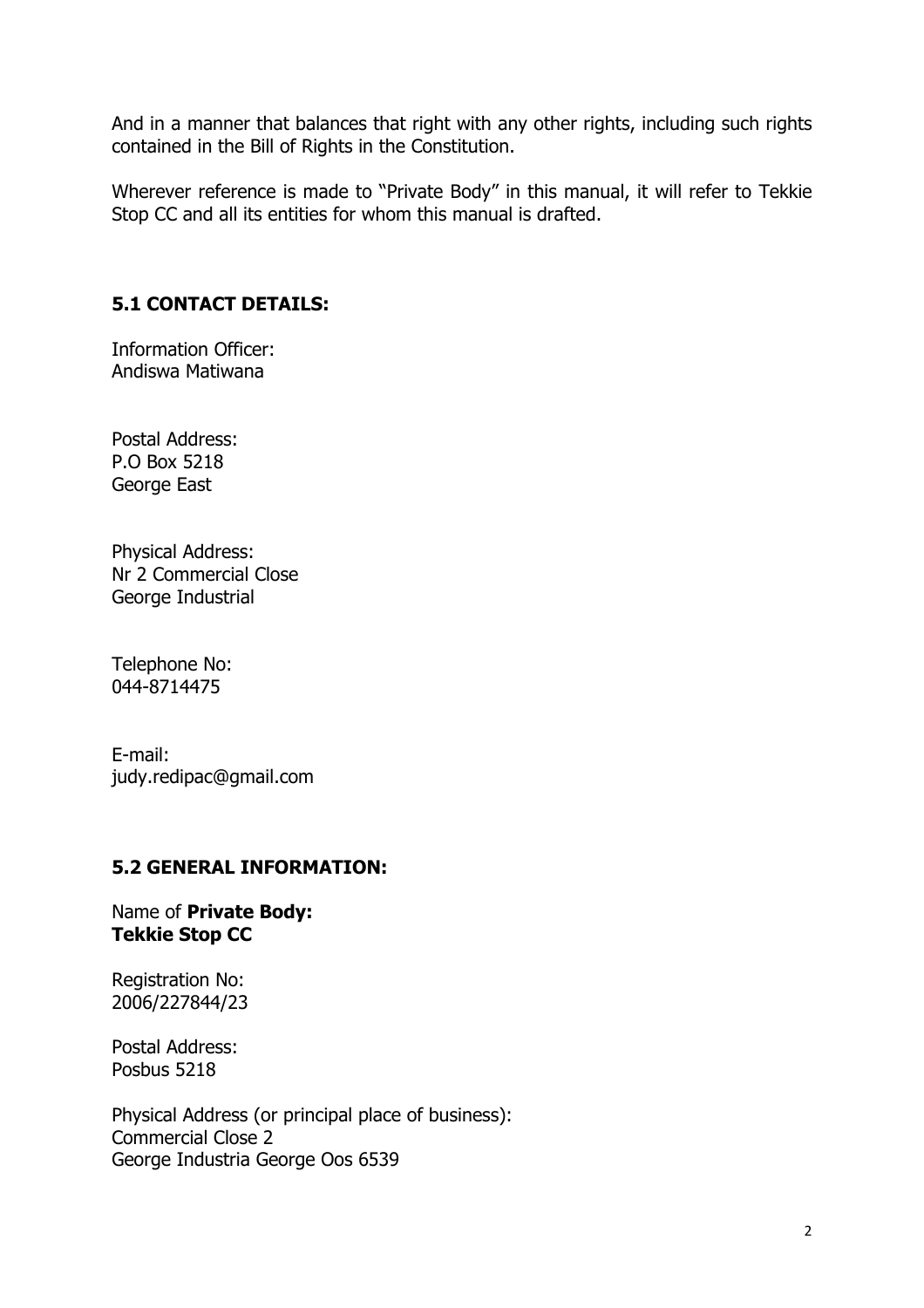Telephone No: 044-8714475

E-mail: judy.redipac@gmail.com

Website: www.redipac.co.za

# <span id="page-4-0"></span>**6. SOUTH AFRICAN HUMAN RIGHTS COMMISSION GUIDE**

The South African Human Rights Commission had compiled the guide contemplated in Section 10 of **The Act.** It contains such information as may reasonably be required by a person who wishes to exercise any right contemplated in **The Act**. The Guide is available for inspection, inter alia at 29 Princess of Wales Terrace, cnr York and St Andrews Street. Any enquiries regarding this guide should be directed to:

The South African HUMAN RIGHTS COMMISSION, at PAIA Unit (RESEARCH AND DOCUMENTATION DEPARTMENT) Private Bag X2700, HOUGHTON, 2041 Telephone Number: (011) 484-8300 Facsimile Number: (011) 484-1360 Website: www.sahrc.org.za; E-mail Address: [PAIA@sahrc.org.za](mailto:PAIA@sahrc.org.za)

# <span id="page-4-1"></span>**7. RECORDS AUTOMATICALLY AVAILABLE TO THE PUBLIC**

A section 52(2) notice regarding the categories of records, which are available without a person having to request access in terms of the Act, has to date not been published.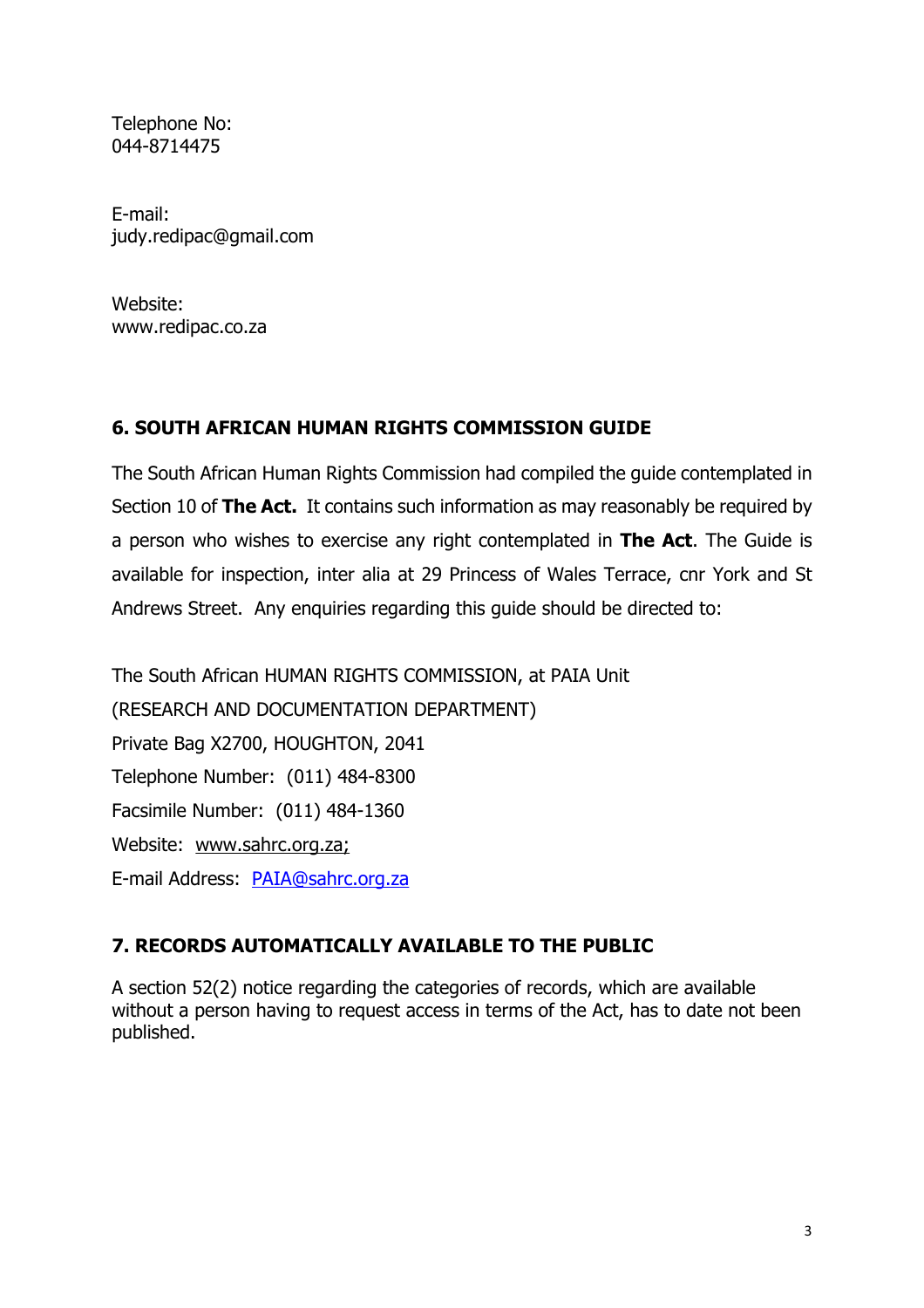# <span id="page-5-0"></span>**8. RECORDS OF THE PRIVATE BODY**

This clause serves as a reference to the records that the **Private Body** holds in order to facilitate a request in terms of **The Act.**

The information is classified and grouped according to records relating to the following subject and categories: It is recorded that the accessibility of the documents listed herein below, may be subject to the grounds of refusal set out hereinafter.

#### General

- VAT Records
- Tax Records
- PAYE Records
- UIF Records
- SDL Records
- Management Accounts and Audited Financial Statements
- Asset Inventors
- Asset Register

# **Operating system**

- Invoice
- Weekly / monthly / quarterly / annual statement
- Debit note
- Credit note

# **Operational Documents and Records**

- Promotional material
- Marketing call reports
- Written policies regarding business plan / activities
- Written service specification
- Product / service manuals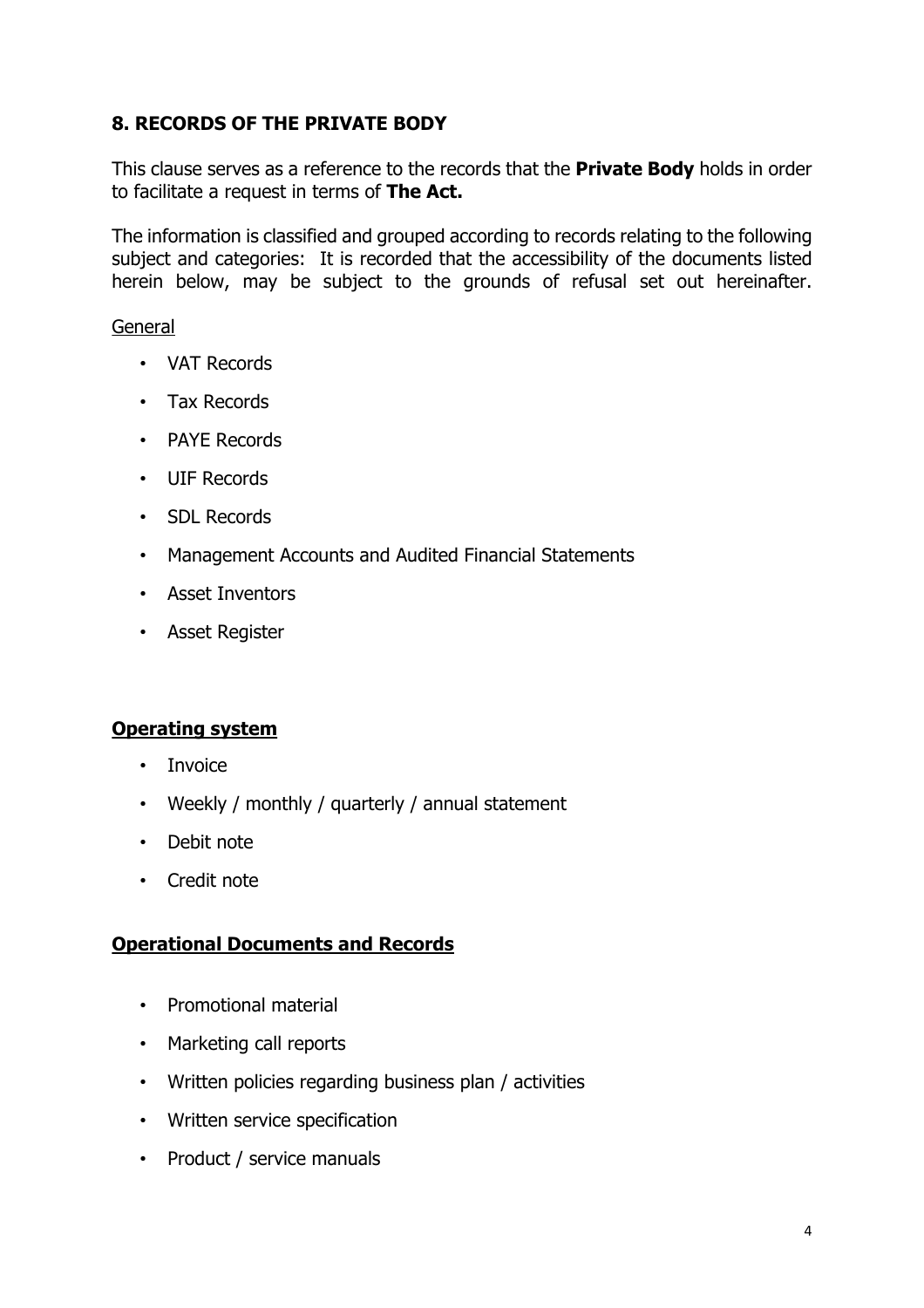- Work instruction manuals
- Customer database
- Customer application forms
- Payment in respect of goods / services based on C.O.D. / 30day and longer
- Sales records
- Company profile

# <span id="page-6-0"></span>**9. RECORDS REQUIRED IN TERMS OF LEGISLATION**

Records are kept in accordance with legislation applicable to Tekkie Stop CC, which includes but is not limited to, the following –

- Labour Relations Act, 66 of 1995
- Employment Equity Act, 55 of 1998
- Electronic Communications and Transactions Act 36 of 2005
- Basic Conditions of Employment Act, 75 of 1997
- Broad Based Economic Empowerment Act, 53 of 2003
- Compensation for Occupational Injuries and Diseases Act,130 of 1993
- Constitution of the Republic of South Africa, 108 of 1996
- Companies Act, 61 of 1973
- Unemployment Insurance Act, 63 of 2001
- Consumer Protection Act, 68 of 2008
- Value Added Tax Act, 89 of 1991
- Skills Development Act, 9 of 1997
- Skills Development Levy Act, No. 9 of 1999
- Income Tax Act, 58 of 1962
- Financial Intelligence Centre Act, 38 of 2001
- Protection of Personal Information Act, 4 of 2013
- Intellectual Property Laws Amendment Act Act, 38 of 1997
- Trademarks Act Act, 194 of 1993

Reference to the above-mentioned legislation shall include subsequent amendments and secondary legislation to such legislation.

# <span id="page-6-1"></span>**10. RECORDS HELD IN RESPECT OF 3 RD PARTY (IES)**

Records held by the Private Body pertaining to other parties, including without limitation: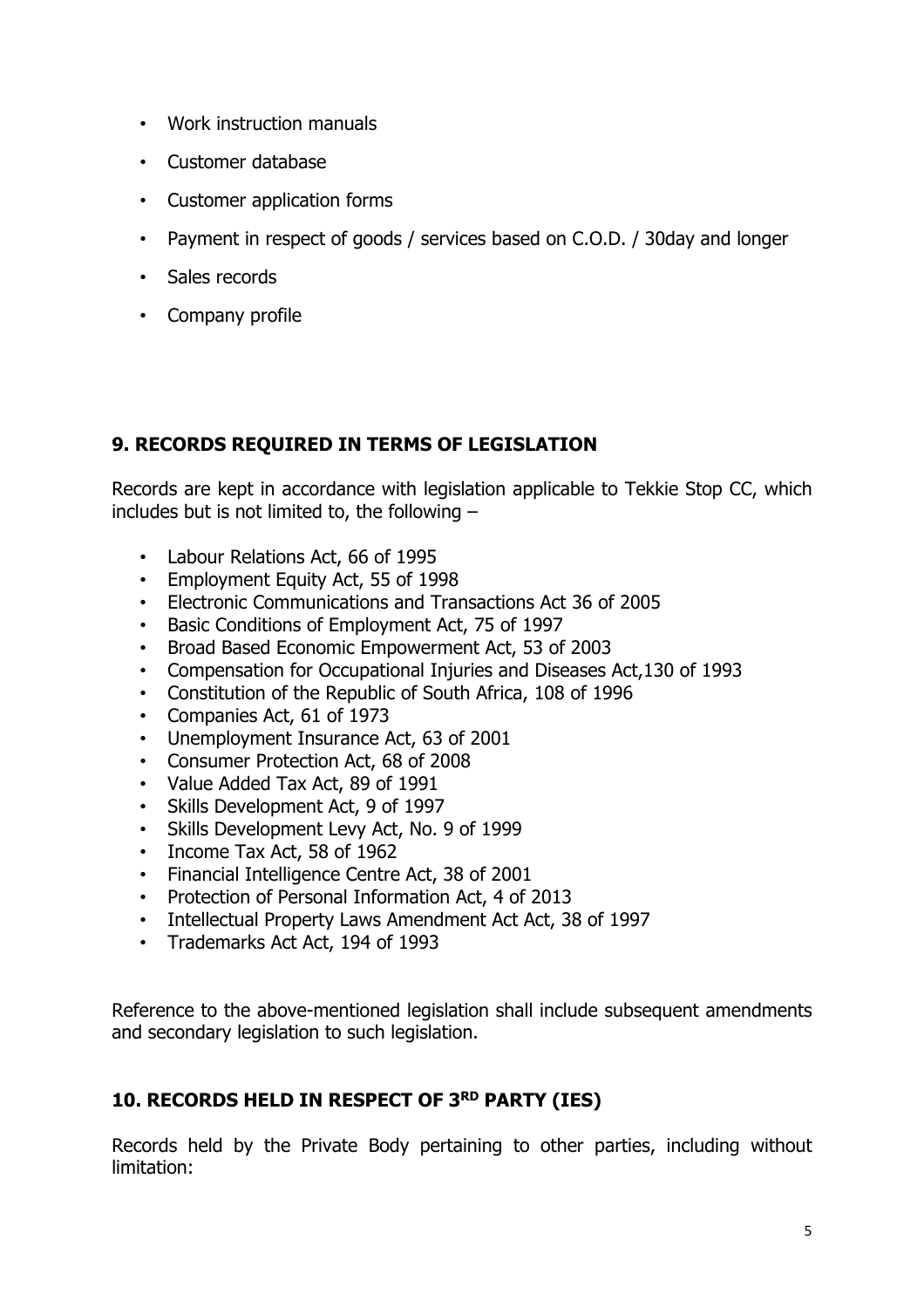- correspondence
- contractual and transactional records

# <span id="page-7-0"></span>**11. REQUEST PROCEDURE FOR OBTAINING INFORMATION**

#### **Access to records held by the PRIVATE BODY**

Records held by the **Private Body** may be accessed by request only once the prerequisites for access have been met.

The requester must fulfil the prerequisites for access in terms of **The Act,** including the payment of a requested access fee.

The requester must comply with all the procedural requirements contained in **The Act** relating to the request for access to a record.

The requester must complete the prescribed form C and submit same as well as payment of a request fee and a deposit, if applicable, to the Information Officer at the postal or physical address, fax number or electronic mail address as stated herein.

The prescribed form must be filled in with enough particulars to at least enable the Information Officer to identify –

- The record or records requested;
- The identity of the requester,
- Which form of access is required, if the request is granted;
- The postal address or fax number or email address of the requester.

The requester must state that he/she requires the information in order to exercise or protect a right, and clearly state what the nature of the right to be exercised or protected is. In addition, the requester must clearly specify why the record is necessary to exercise or protect such a right.

The **Private Body** will process the request within 30 days, unless the requester has stated a special reason that would satisfy the Information Officer that circumstances dictate that the above time periods are not complied with.

The requester shall be informed whether access has been granted or denied. If, in addition, the requester requires the reason for the decision in any other manner, he / she must state the manner and the particulars so required.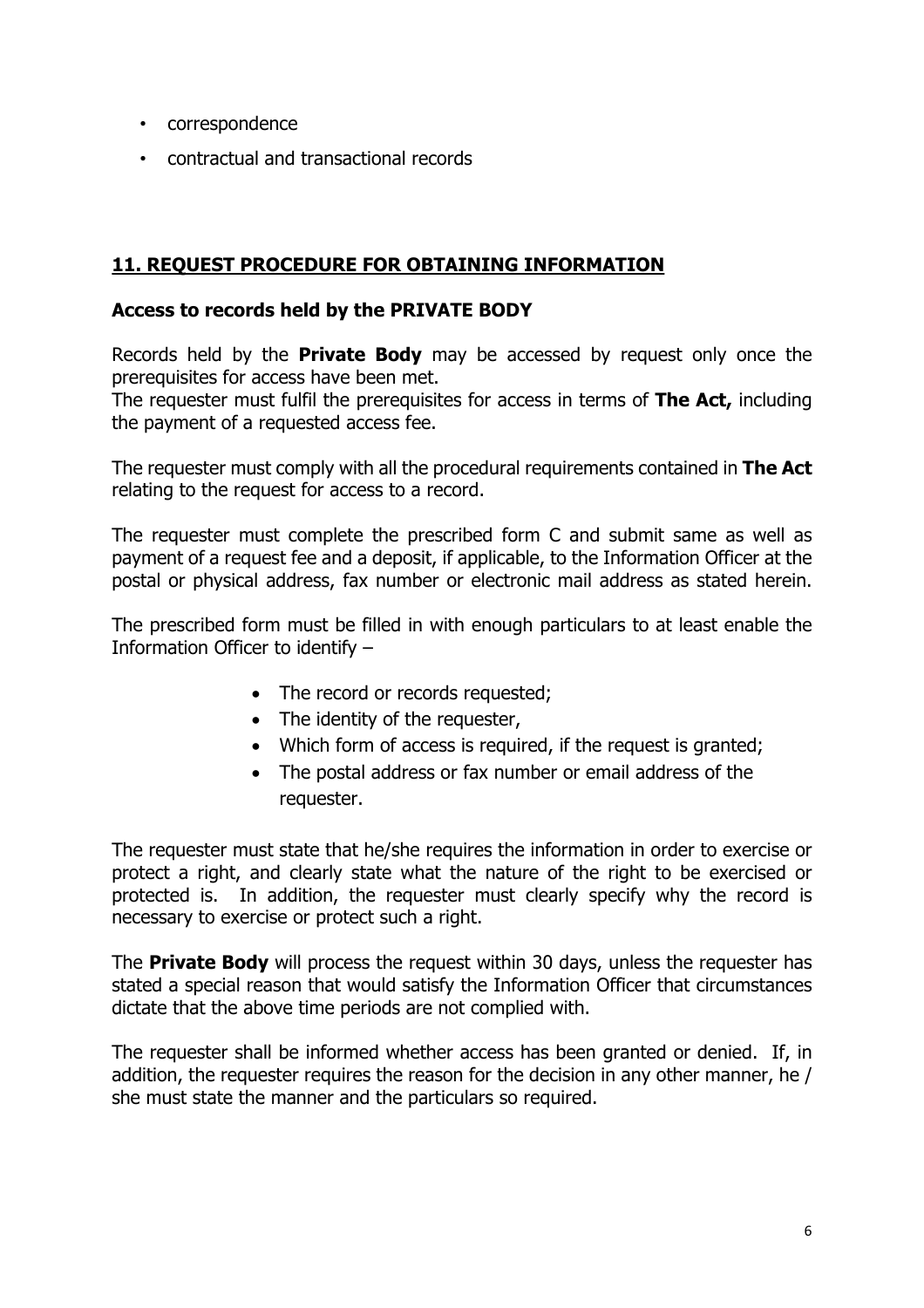If a request is made on behalf of another person, then the requester must submit proof of the capacity in which the requesters making the request, to the reasonable satisfaction of the Information Officer.

If an individual is unable to complete the prescribed form because of illiteracy or disability, such a person may make the request orally.

The requester must pay the prescribed fee before any further processing can take place.

### <span id="page-8-0"></span>**12. FEES**

**The Act** provides for two types of fees, namely:

- A request fee, which will be a standard fee; and
- An access fee, which must be calculated by taking into account reproduction costs, search and preparation time and cost, as well as postal costs.

When the Information Officer receives the request, such Officer shall by notice require the requester, other than a personal requester, to pay the prescribed request fee (if any), before any further processing of the request.

If the search for the record has been made in the preparation of the record for disclosure, including arrangements to make it available in the requested form, and it requires more than the hours prescribed in the regulation for this purpose, the Information Officer shall notify the requester to pay as a deposit the prescribed portion of the access fee which would be payable if the request is granted.

The Information Officer shall withhold a record until the requester has paid the Fees as indicated in **Appendix 2.**

A requester, whose request for access to a record has been granted, must pay an access fee for reproduction and for search and preparation, and for any time reasonably required in excess of the prescribed hours to search for and prepare the record for disclosure, including making arrangements to make it available in the requested form.

If a deposit has been paid in respect of a request for access, which is refused, then the Information Officer concerned must repay the deposit to the requester.

#### <span id="page-8-1"></span>**13. GROUNDS FOR REFUSAL OF ACCESS TO INFORMATION**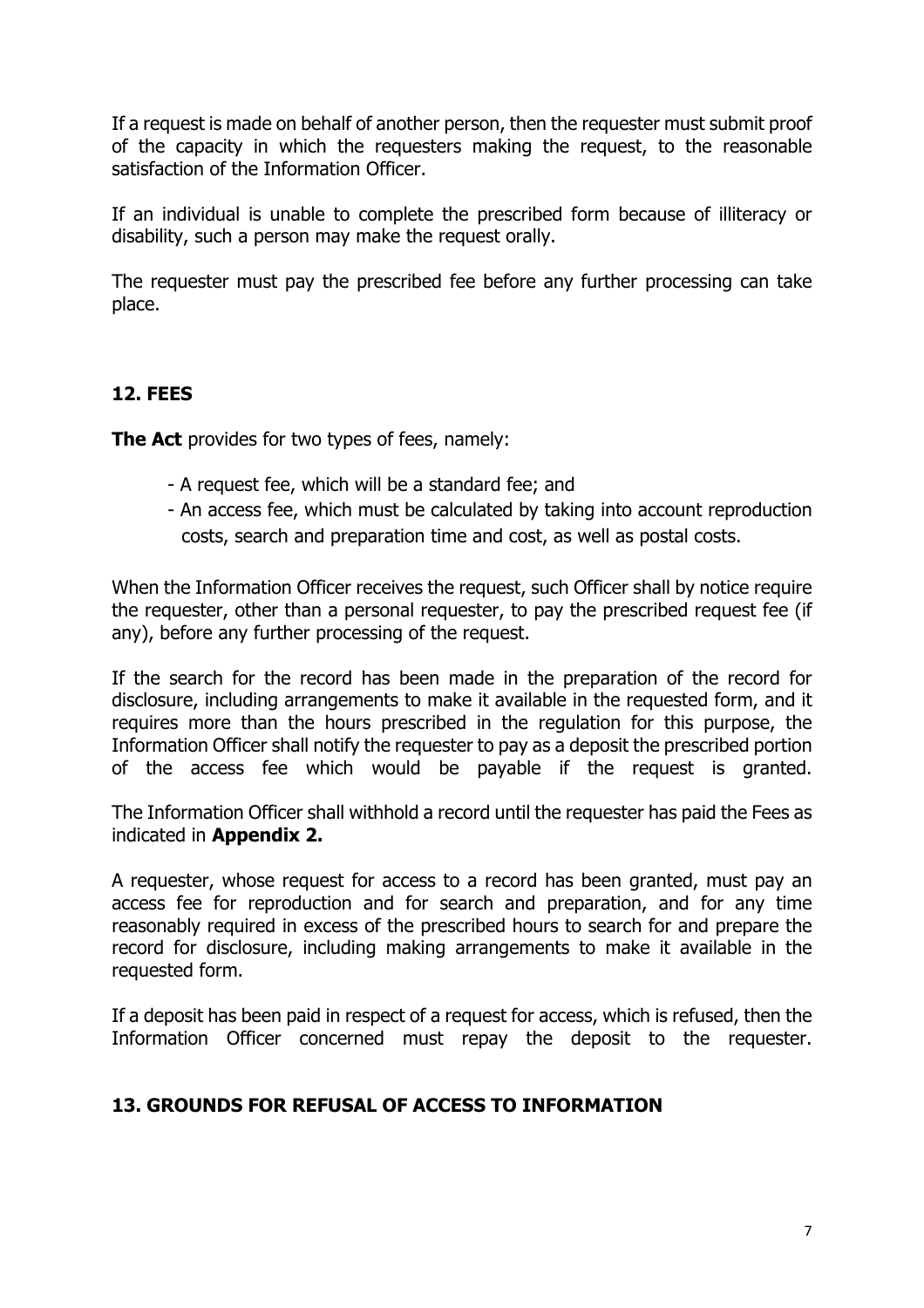The main grounds for the **Private Body** to refuse a request for information relates to the:

Mandatory protection of the privacy of a third party that is a natural person that would involve the unreasonable disclosure of personal information of that natural person;

Mandatory protection of the commercial information of a third party, if the record contains:

- Trade secrets of that third party;
- Financial, commercial, scientific or technical information, disclosure of which could likely cause harm to the financial or commercial interests of that third party;
	- Information disclosed in confidence by a third party to the Private Body, if the disclosure could put that third party at a disadvantage in negotiations or commercial competition

Mandatory protection of confidential information of third parties if it is protected in terms of any agreement;

Mandatory protection of confidential information of the protection of property;

Mandatory protection of records that would be regarded as privileged in legal proceedings;

The commercial activities of the **Private Body,** which may include:

- Trade secrets of the **Private Body;**
- Financial, commercial, scientific or technical information, disclosure which could likely cause harm to the financial or commercial interest of the **Private Body;**
- Information which, if disclosed could put the **Private Body** at a disadvantage in negotiations or commercial competition;
- A computer program, owned by the **Private Body,** and protected by copyright.

The research information of the **Private Body** or a third party, if its disclosure would reveal the identity or the **Private Body,** the researcher or the subject matter of the research and would place the research at a serious disadvantage;

Requests for information that are clearly frivolous or vexatious, or which would involve an unreasonable diversion of resources shall be refused.

### <span id="page-9-0"></span>**14. REMEDIES AVAILABLE IN THE EVENT OF REFUSAL OF REQUEST FOR INFORMATION**

# **Internal remedies**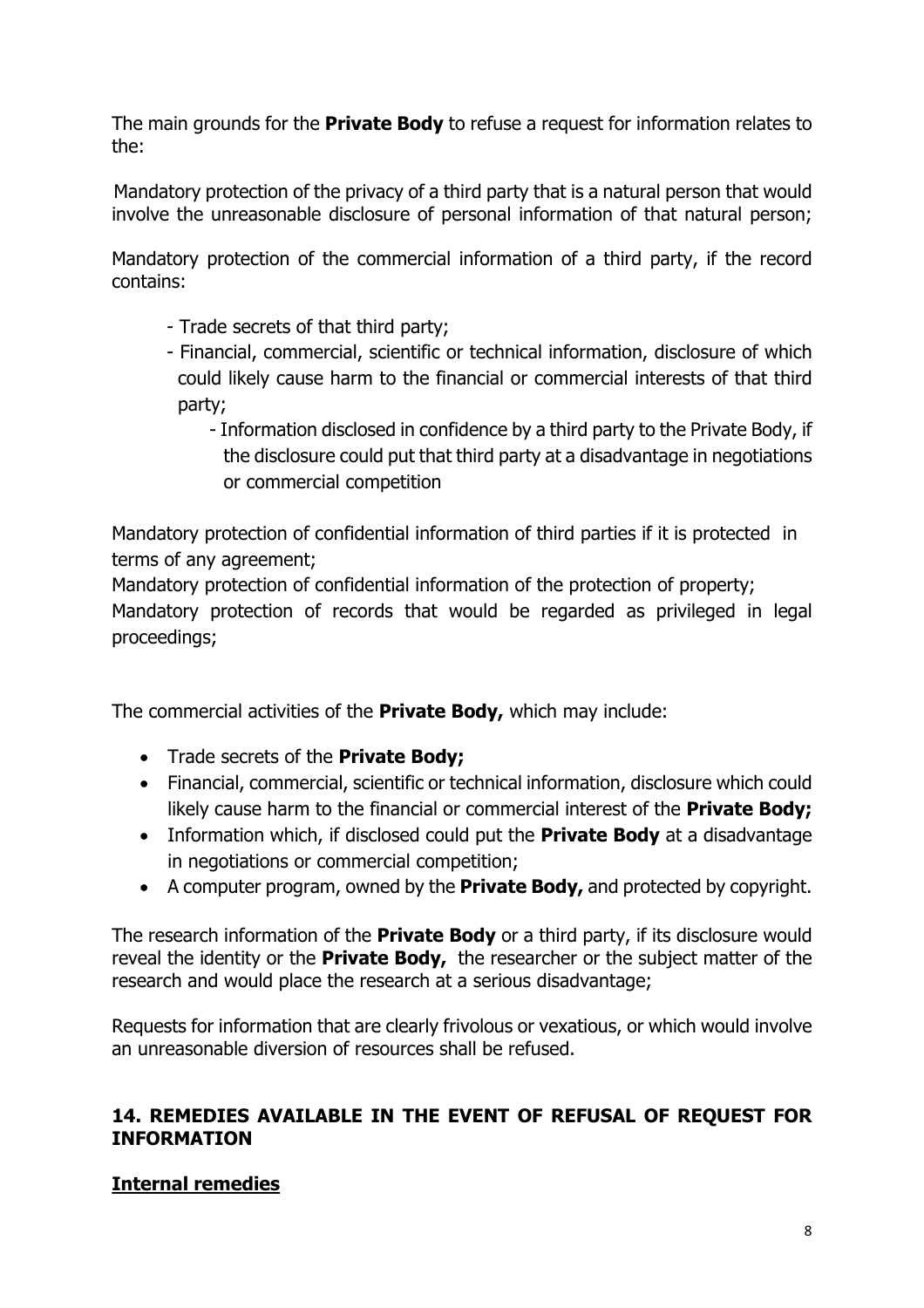The **Private Body** does not have an internal appeal procedure. As such, the decision made by the Information Officer is final, and requesters will have to exercise such external remedies at their disposal if the request for information is refused, and the requester is not satisfied with the answer supplied by the Information Officer.

#### **External remedies**

A requester who is dissatisfied with an information officer's refusal to disclose information, may within 30 days of notification of the decision, apply to a Court for relief.

Likewise, a third party dissatisfied with an Information Officer's decision to grant a request for information, may within 30 days of notification of the decision, apply to a Court for relief. A Court for relief, is a Court of Law as referred to in The Act or any other Court of similar status.

# <span id="page-10-0"></span>**15. DECISION**

The **Private Body** will within 30 days of receipt of the request, decide whether to grant or decline the request and give notice with reasons (if required) to that effect.

The 30 day period within which the **Private Body** has to decide whether to grant or refuse the request, may be extended for further period of not more than thirty days if the request is for a large amount of information, or the request requires a search for information held at another office of the **Private Body** and the information cannot reasonably be obtained within the original 30 day period. The **Private Body** will notify the requester in writing should an extension be sought.

#### **APPENDIX - 1**

#### <span id="page-10-1"></span>**PRESCRIBED FORM TO BE COMPLETED BY A REQUESTER**

#### **FORM C**

#### **REQUEST FOR ACCESS TO RECORDS OF** *PRIVATE BODY*

*(Section 53(1) of the Promotion of Access to Information Act, No 2 of 2000)*

#### **(Regulation 4)**

#### **A. Particulars of** *Private Body*

The Head: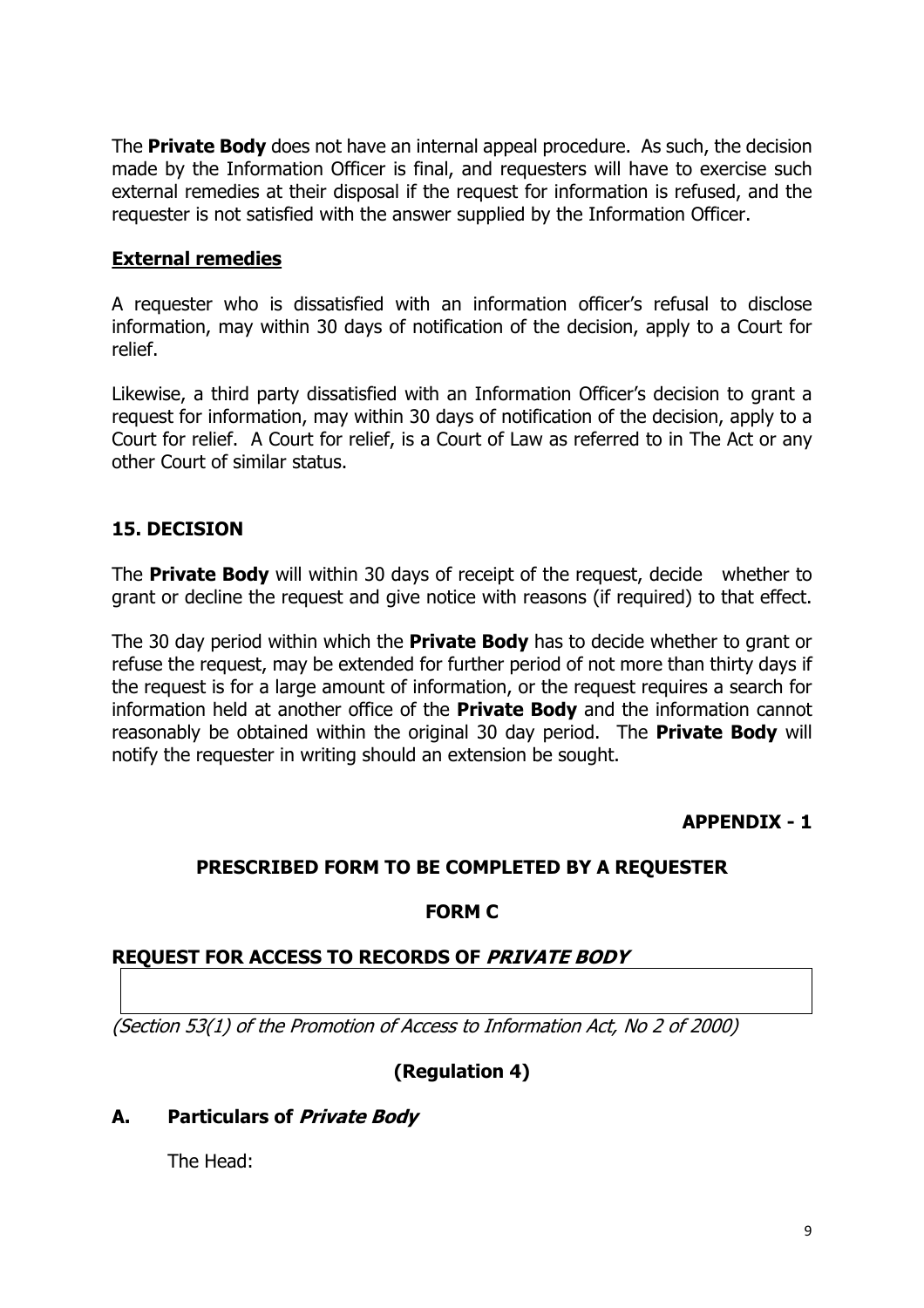#### **B. Particulars of person requesting access to the record**

- *a) The particulars of the person who requests access to the records must be recorded below.*
- *b) Furnish an address and/or fax number in the Republic to which information must be sent.*
- *c) Proof of the capacity in which the request is made, if applicable, must be attached.*
- *d) Reason for request in writing.*

Full Name and Surname: \_\_\_\_\_\_\_\_\_\_\_\_\_\_\_\_\_\_\_\_\_\_\_\_\_\_\_\_\_\_\_\_\_\_\_\_\_\_\_\_\_\_\_\_\_\_\_\_

Identity Number: \_\_\_\_\_\_\_\_\_\_\_\_\_\_\_\_\_\_\_\_\_\_\_\_\_\_\_\_\_\_\_\_\_\_\_\_\_\_\_\_\_\_\_\_\_\_\_\_\_\_\_\_\_\_

Postal Address:

\_\_\_\_\_\_\_\_\_\_\_\_\_\_\_\_\_\_\_\_\_\_\_\_\_\_\_\_\_\_\_\_\_\_\_\_\_\_\_\_\_\_\_\_\_\_\_\_\_\_\_\_

\_\_\_\_\_\_\_\_\_\_\_\_\_\_\_\_\_\_\_\_\_\_\_\_\_\_\_\_\_\_\_\_\_\_\_\_\_\_\_\_\_\_\_\_\_\_\_\_\_\_\_\_

Fax Number: \_\_\_\_\_\_\_\_\_\_\_\_\_\_\_\_\_\_\_

E-mail address:

Capacity in which request is made, if made on behalf of another person:

#### **C. Particulars of person on whose behalf request is made:**

*This section must be completed only if <sup>a</sup> request for information is made on behalf of another person.*

\_\_\_\_\_\_\_\_\_\_\_\_\_\_\_\_\_\_\_\_\_\_\_\_\_\_\_\_\_\_\_\_\_\_\_\_\_\_\_\_\_\_\_\_\_\_\_\_\_\_\_\_\_\_\_\_\_\_\_\_\_\_\_

Full Names: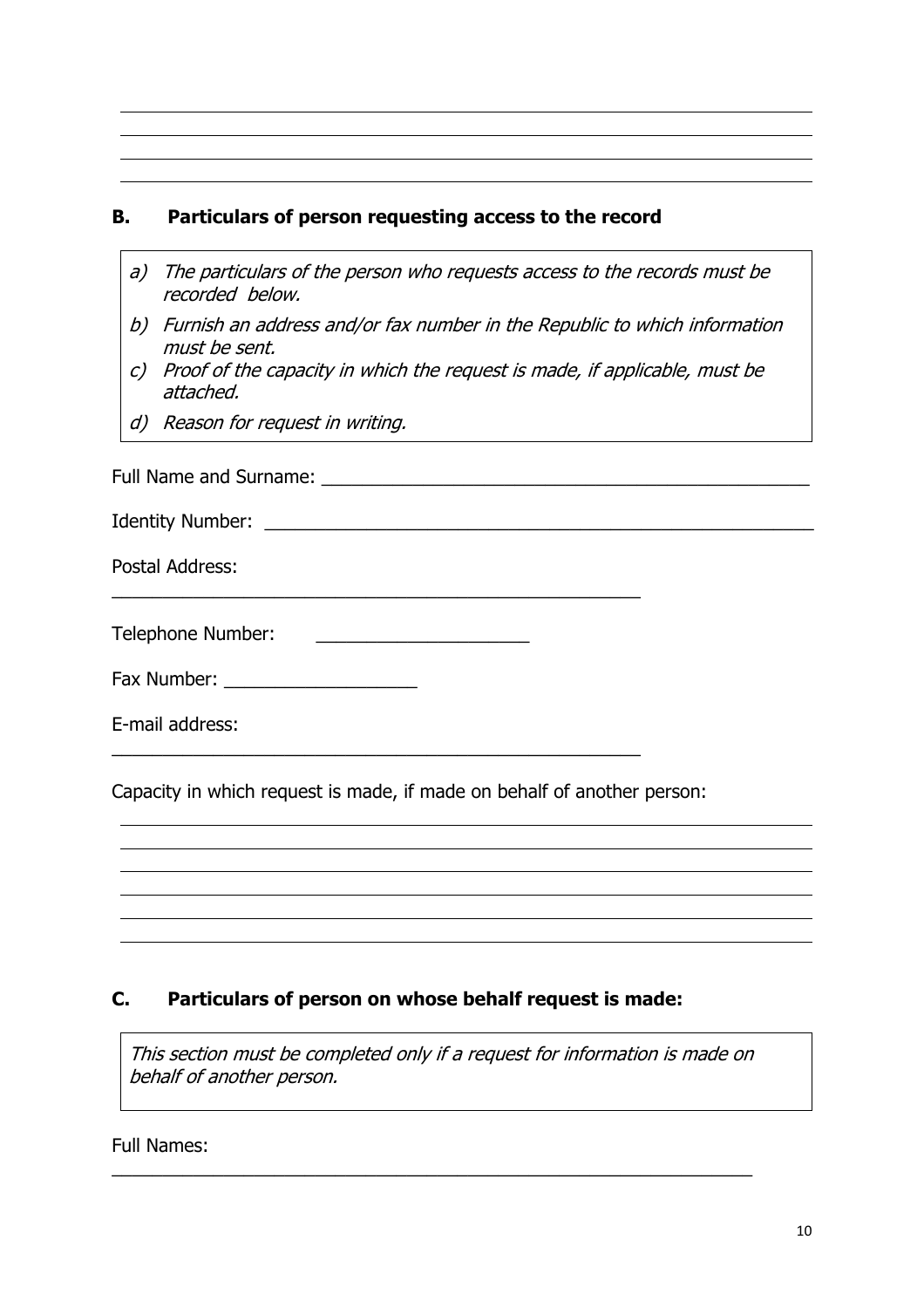Surname:

Identity Number:  $\blacksquare$ 

# **D. Particulars of record:**

*a) Provide full particulars of the record to which access is requested, including the reference number if it is known to you, to enable the record to be located.*

\_\_\_\_\_\_\_\_\_\_\_\_\_\_\_\_\_\_\_\_\_\_\_\_\_\_\_\_\_\_\_\_\_\_\_\_\_\_\_\_\_\_\_\_\_\_\_\_\_\_\_\_\_\_\_\_\_\_\_\_\_\_\_

*b) If the provided space is inadequate please continue on <sup>a</sup> separate folio and attach it to this form. The requester must sign all the additional folios.*

Description of the record or relevant part of the record:

\_\_\_\_\_\_\_\_\_\_\_\_\_\_\_\_\_\_\_\_\_\_\_\_\_\_\_\_\_\_\_\_\_\_\_\_\_\_\_\_\_

Reference number, if available:

Any further particulars of the record:

# **E. Fees:**

**\_**

*a) A request for access to <sup>a</sup> record containing personal information about you will be processed only after <sup>a</sup> request fee has been paid.*

 $\overline{a_1}$  ,  $\overline{a_2}$  ,  $\overline{a_3}$  ,  $\overline{a_4}$  ,  $\overline{a_5}$  ,  $\overline{a_6}$  ,  $\overline{a_7}$  ,  $\overline{a_8}$  ,  $\overline{a_9}$  ,  $\overline{a_9}$  ,  $\overline{a_1}$  ,  $\overline{a_2}$  ,  $\overline{a_3}$  ,  $\overline{a_4}$  ,  $\overline{a_5}$  ,  $\overline{a_7}$  ,  $\overline{a_8}$  ,

 $\overline{a_1}$  ,  $\overline{a_2}$  ,  $\overline{a_3}$  ,  $\overline{a_4}$  ,  $\overline{a_5}$  ,  $\overline{a_6}$  ,  $\overline{a_7}$  ,  $\overline{a_8}$  ,  $\overline{a_9}$  ,  $\overline{a_9}$  ,  $\overline{a_1}$  ,  $\overline{a_2}$  ,  $\overline{a_3}$  ,  $\overline{a_4}$  ,  $\overline{a_5}$  ,  $\overline{a_7}$  ,  $\overline{a_8}$  ,

**\_\_\_\_\_\_\_\_\_\_\_\_\_\_\_\_\_\_\_\_\_\_\_\_\_\_\_\_\_\_\_\_\_\_\_\_\_\_\_\_\_\_\_\_\_\_\_\_\_\_\_\_\_\_\_\_\_\_**

- *b) You will be notified of the amount of the request fee.*
- *c) The fee payable for access to <sup>a</sup> record depends on the form in which the access is required and the reasonable time required to searching for and preparing <sup>a</sup> record.*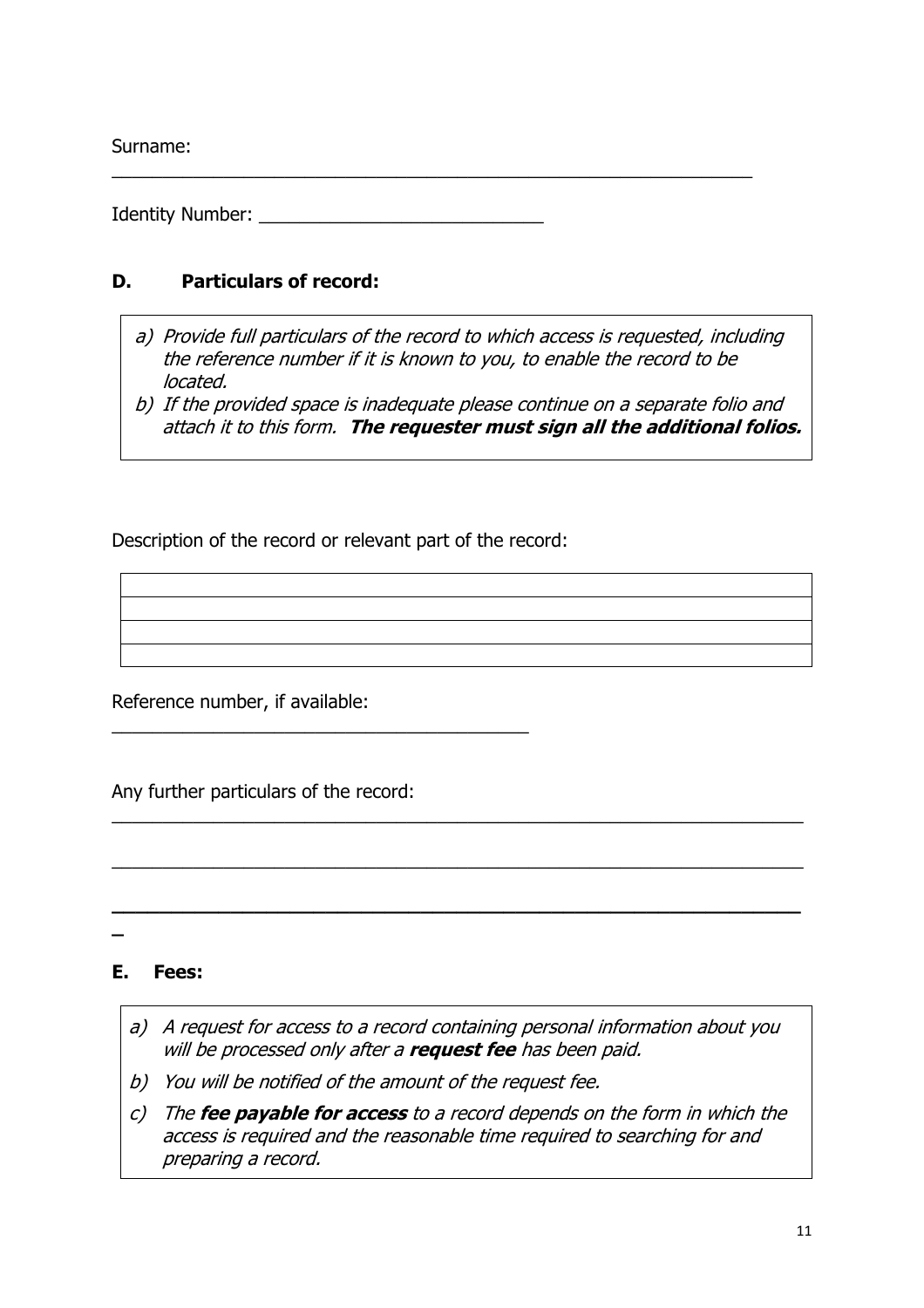*d) If you qualify for exemption from the payment of any fee, please state the reason for this.*

Reason for exemption from payment of the fee:

### **F. Form of access to the record:**

*If you are prevented by <sup>a</sup> disability to read, view or listen to the record in the form of access provided for in 1 to 4 hereunder, state your disability and indicate in which form the record is required.*

| Disability: | Form in which record is required: |
|-------------|-----------------------------------|
|             |                                   |
|             |                                   |

Mark the appropriate box with an " X " NOTES:

- *a) Your indication as to the required form of access depends on the form in which the record is available.*
- *b) Access in the form requested may be refused in certain circumstances. In such <sup>a</sup> case you will be informed if access will be granted in another form.*
- *c) The fee payable for access to the record, if any, will be determined partly by the form in which access is requested.*

|  | 1. |  |  | If the record is in written or printed form: |
|--|----|--|--|----------------------------------------------|
|--|----|--|--|----------------------------------------------|

*Copy of record \**

*2. If the record consists of visual images:*

*(This includes photographs, slides, video recordings, computer generated images, sketches, etc.)*

*Inspector*

|  | <i>View the</i><br><i>images</i> |  | Copy the<br><i>images</i> |  | Transcription of the images* |
|--|----------------------------------|--|---------------------------|--|------------------------------|
|--|----------------------------------|--|---------------------------|--|------------------------------|

# *3. If the record consists of recorded words or information which can be reproduced in sound:*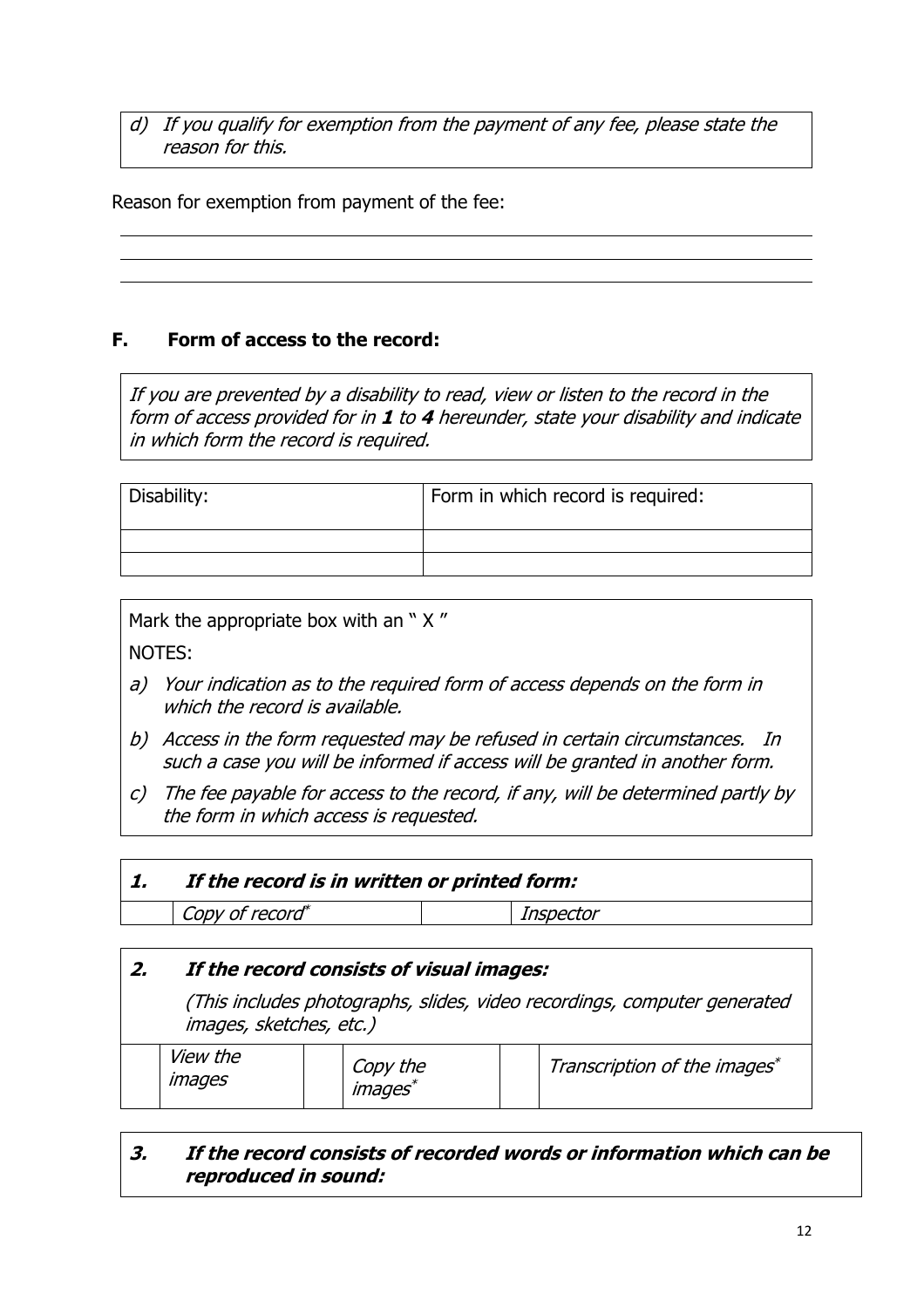| Listen to the soundtrack<br>(Audio Cassette) | Transcription of soundtrack*(written or<br>printed document) |
|----------------------------------------------|--------------------------------------------------------------|
|                                              |                                                              |

| 4. | If the record is held on computer or in an electronic or machine-<br>readable form: |  |                                                                                  |  |                                                                         |  |
|----|-------------------------------------------------------------------------------------|--|----------------------------------------------------------------------------------|--|-------------------------------------------------------------------------|--|
|    | Printed copy of<br>record                                                           |  | Printed copy of<br><i>information</i><br>derived from the<br>record <sup>*</sup> |  | Copy in computer readable<br>form <sup>*</sup> (stiffy or compact disc) |  |

| $^*$ If you requested a copy or transcription of a record   | Yes | No |
|-------------------------------------------------------------|-----|----|
| (above), do you want the copy or transcription to be posted |     |    |
| $\mid$ to you?                                              |     |    |

#### **G. Particulars of right to be exercised or protected:**

*If the provided space is inadequate, please continue on <sup>a</sup> separate folio and attach it to this form The requester must sign all the additional folios.*

Indicate which right is to be exercised or protected:

\_\_\_\_\_\_\_\_\_\_\_\_\_\_\_\_\_\_\_\_\_\_

\_\_\_\_\_\_\_\_\_\_\_\_\_\_\_\_\_\_\_\_\_\_

Explain why the requested record is required for the exercising or protection of the aforementioned right:

 $\overline{a_1}$  ,  $\overline{a_2}$  ,  $\overline{a_3}$  ,  $\overline{a_4}$  ,  $\overline{a_5}$  ,  $\overline{a_6}$  ,  $\overline{a_7}$  ,  $\overline{a_8}$  ,  $\overline{a_9}$  ,  $\overline{a_9}$  ,  $\overline{a_1}$  ,  $\overline{a_2}$  ,  $\overline{a_3}$  ,  $\overline{a_4}$  ,  $\overline{a_5}$  ,  $\overline{a_7}$  ,  $\overline{a_8}$  ,  $\overline{a_1}$  ,  $\overline{a_2}$  ,  $\overline{a_3}$  ,  $\overline{a_4}$  ,  $\overline{a_5}$  ,  $\overline{a_6}$  ,  $\overline{a_7}$  ,  $\overline{a_8}$  ,  $\overline{a_9}$  ,  $\overline{a_9}$  ,  $\overline{a_1}$  ,  $\overline{a_2}$  ,  $\overline{a_3}$  ,  $\overline{a_4}$  ,  $\overline{a_5}$  ,  $\overline{a_7}$  ,  $\overline{a_8}$  ,

 $\overline{a_1}$  ,  $\overline{a_2}$  ,  $\overline{a_3}$  ,  $\overline{a_4}$  ,  $\overline{a_5}$  ,  $\overline{a_6}$  ,  $\overline{a_7}$  ,  $\overline{a_8}$  ,  $\overline{a_9}$  ,  $\overline{a_9}$  ,  $\overline{a_1}$  ,  $\overline{a_2}$  ,  $\overline{a_3}$  ,  $\overline{a_4}$  ,  $\overline{a_5}$  ,  $\overline{a_7}$  ,  $\overline{a_8}$  ,  $\overline{a_1}$  ,  $\overline{a_2}$  ,  $\overline{a_3}$  ,  $\overline{a_4}$  ,  $\overline{a_5}$  ,  $\overline{a_6}$  ,  $\overline{a_7}$  ,  $\overline{a_8}$  ,  $\overline{a_9}$  ,  $\overline{a_9}$  ,  $\overline{a_1}$  ,  $\overline{a_2}$  ,  $\overline{a_3}$  ,  $\overline{a_4}$  ,  $\overline{a_5}$  ,  $\overline{a_7}$  ,  $\overline{a_8}$  ,

#### **H. Notice of decision regarding request for access:**

*You will be notified in writing whether your request has been approved / denied. If you wish to be informed thereof in another manner, please specify the manner and provide the necessary particulars to enable compliance with your request.*

How would you prefer to be informed of the decision regarding your request for access to the record?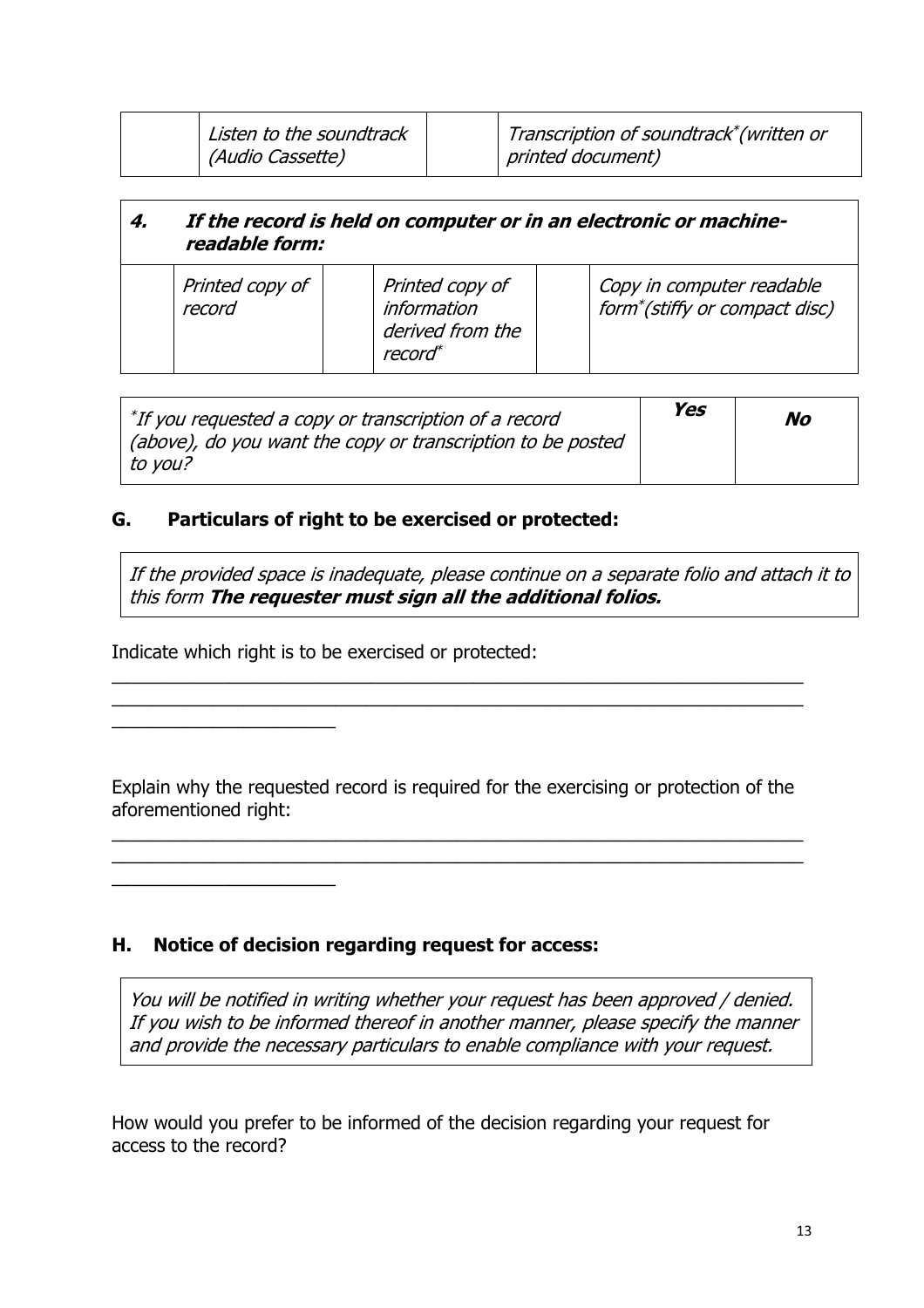| Signed at | this | day of |
|-----------|------|--------|
|           | 200  |        |

#### ------------------------------------------------------ **SIGNATURE OF REQUESTER/PERSON ON WHO'S BEHALF REQUEST IS MADE**

### **APPENDIX - 2**

### <span id="page-15-0"></span>**REPRODUCTION FEES**

Where the requested document appears in the appendix 1, i.e. the *Private Body* has voluntarily provided the Minister with a list of categories of records that will automatically be made available to any person requesting access thereto, the only charge that may be levied for obtaining such records, shall be a fee for reproduction of the record in question.

 $\overline{a_1}$  ,  $\overline{a_2}$  ,  $\overline{a_3}$  ,  $\overline{a_4}$  ,  $\overline{a_5}$  ,  $\overline{a_6}$  ,  $\overline{a_7}$  ,  $\overline{a_8}$  ,  $\overline{a_9}$  ,  $\overline{a_9}$  ,  $\overline{a_1}$  ,  $\overline{a_2}$  ,  $\overline{a_3}$  ,  $\overline{a_4}$  ,  $\overline{a_5}$  ,  $\overline{a_7}$  ,  $\overline{a_8}$  ,  $\overline{a_1}$  ,  $\overline{a_2}$  ,  $\overline{a_3}$  ,  $\overline{a_4}$  ,  $\overline{a_5}$  ,  $\overline{a_6}$  ,  $\overline{a_7}$  ,  $\overline{a_8}$  ,  $\overline{a_9}$  ,  $\overline{a_9}$  ,  $\overline{a_1}$  ,  $\overline{a_2}$  ,  $\overline{a_3}$  ,  $\overline{a_4}$  ,  $\overline{a_5}$  ,  $\overline{a_7}$  ,  $\overline{a_8}$  ,

#### **THE APPLICABLE FEES FOR REPRODUCTION AS REFERED TO ABOVE ARE:**

| ∗      | For every photocopy of an A4-size page or part thereof                                                                 | R 1-10    |
|--------|------------------------------------------------------------------------------------------------------------------------|-----------|
| $\ast$ | For every printed copy of an A4-size page or part thereof<br>held on a computer or in electronic machine readable form | R 0-75    |
| ⋇      | For a copy in a computer-readable form on:<br>A stiffy disc<br>$\blacksquare$                                          | R 7-50    |
|        | Compact disc                                                                                                           | R 70 - 00 |
| $\ast$ | A transcription of visual images, for an A4-size page or<br>part thereof                                               | R 40 - 00 |
| ∗      | For a copy of visual images                                                                                            | R 60 - 00 |
| $\ast$ | A transcription of an audio record, for an A4-size page<br>or part thereof                                             | R 20 - 00 |
| ∗      | For a copy of an audio record                                                                                          | R 30 - 00 |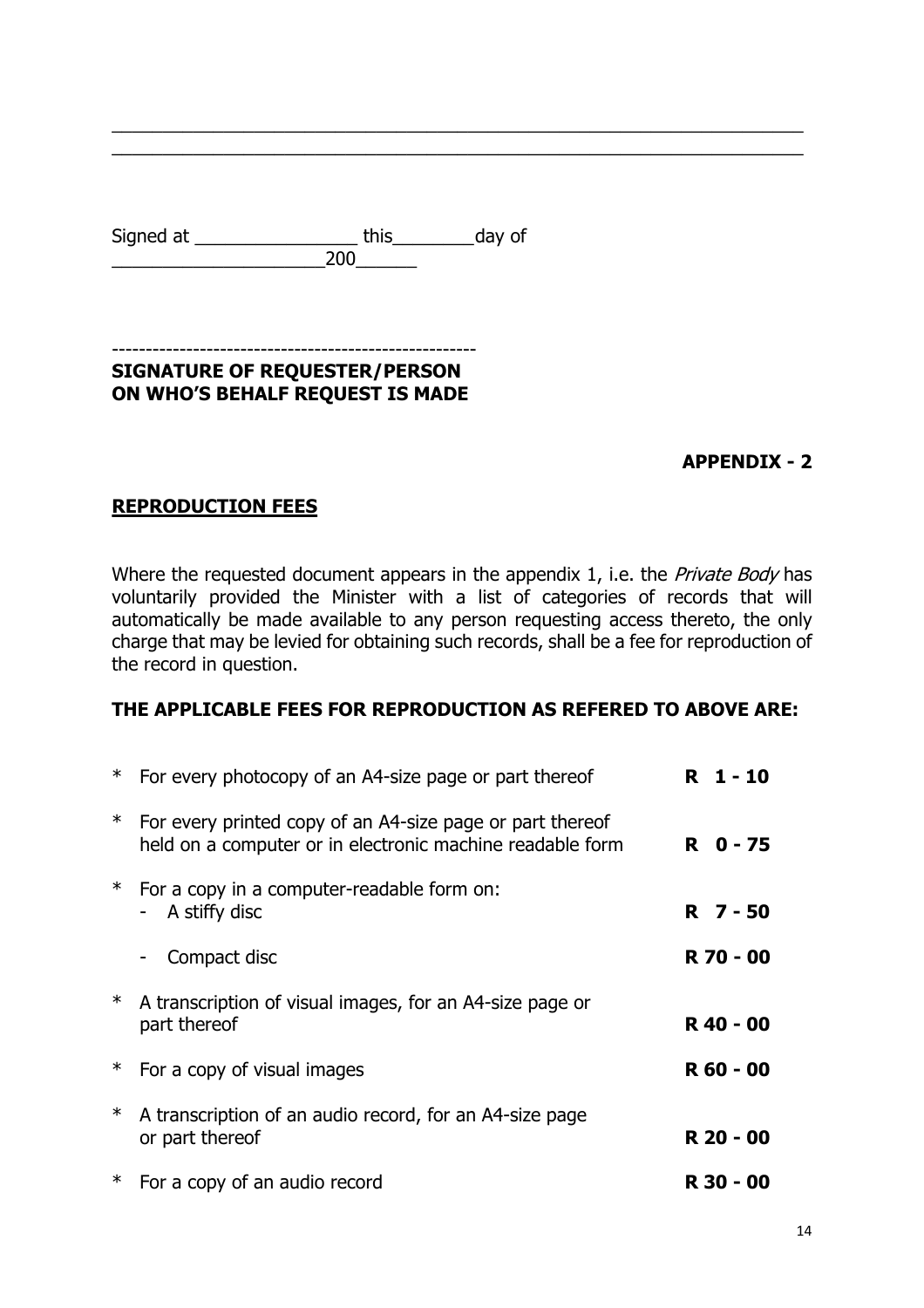### **Request fees:**

Where a requester submits a request for access to information held by a **Private Body** or a person other than the requester him - / herself, a request fee in the amount of **R50-00** is payable up-front before the **Private Body will** further process the request received.

# **THE APPLICABLE FEES FOR ACCESS**

An access fee is payable in all instances where a request for access to information is granted, except in those instances where payment of the access fee is specifically excluded in terms of an exclusion as determined by the Minister in terms of Section 54 (8) of *The Act.*

The access fees that will be payable are:

| For every photocopy of an A4-size page or part thereof                                                                    | $1 - 10$<br>R |
|---------------------------------------------------------------------------------------------------------------------------|---------------|
| For every printed copy of an A4-size page or part thereof<br>held on a computer or in electronic or machine readable form | $R \t 0 - 75$ |
| For a copy in computer-readable form on:                                                                                  |               |
| Stiffy disc                                                                                                               | $R \, 7 - 50$ |
| Compact disc                                                                                                              | $R$ 70 $-00$  |
| A transcription of visual images, for an A4-size page<br>or part thereof                                                  | R 40-00       |
| For a copy of visual images                                                                                               | R 60-00       |
| A transcription of an audio record, for an A4-size page or part<br>thereof                                                | R 20-00       |
| For a copy of an audio record                                                                                             | R 20-00       |
| To search for a record that must be disclosed (per hour or<br>part of an hour reasonably required for such search)        | R 30-00       |

#### *\* Where <sup>a</sup> copy of <sup>a</sup> record has to be posted the actual postal fee is payable.*